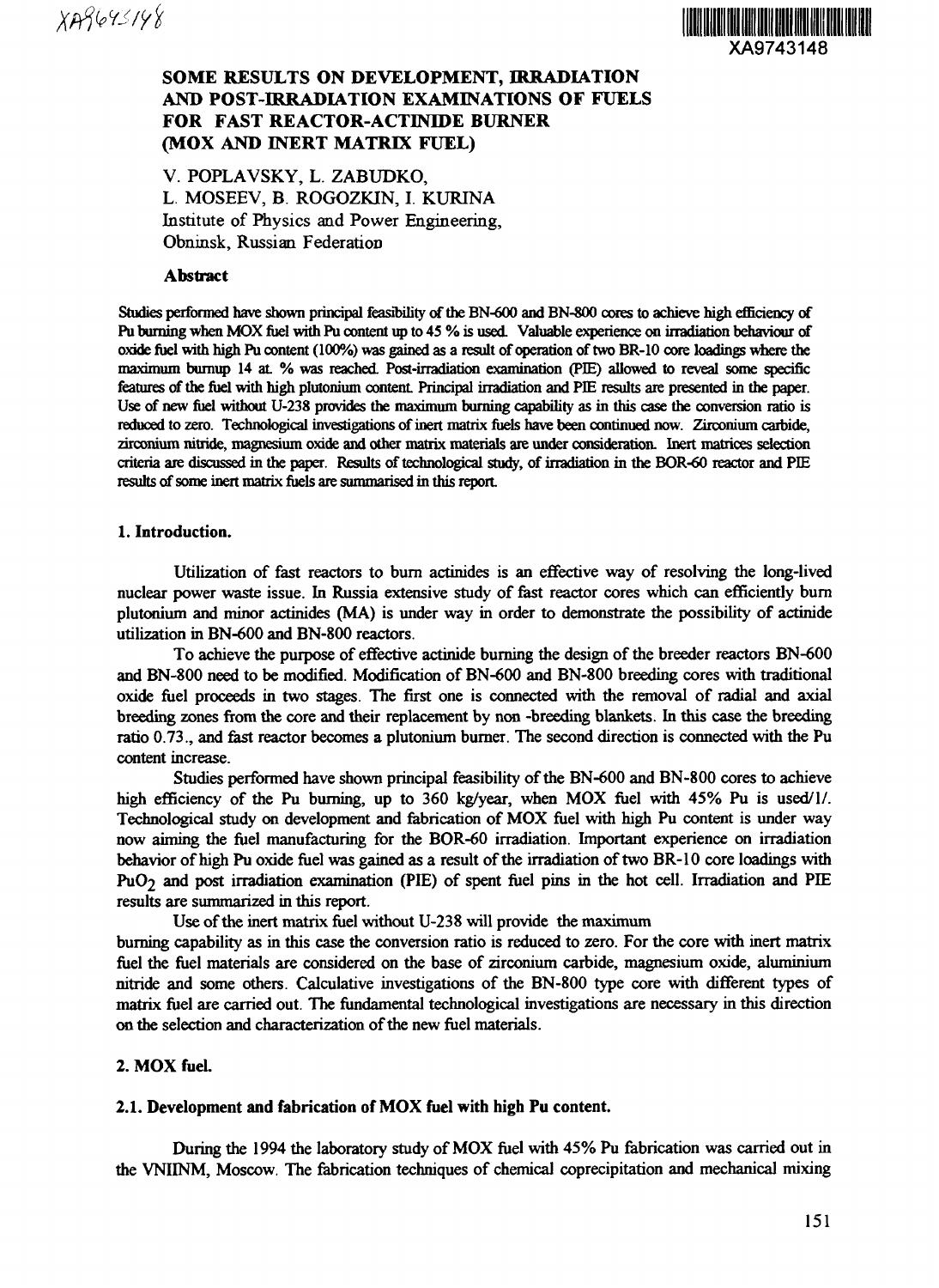of oxide powders were investigated, the physical, chemical and technological properties were studied. It was shown that as for mechanical mixed so for coprecipitated powder it is possible to obtain the homogeneous fuel from the powder and the solid solution after the sintering. Adjusting some fabrication process parameters it is possible to fabricate pellets with rather wide range of density values (9.5 - 10.7  $g/cm<sup>2</sup>$ ). The pellet solubility with high Pu content (45%) was studied also. It was found that it is necessary to increase the solution period significantly comparing with the 30% Pu MOX fuel. Presently these investigations are continued. Several fuel pins are manufactured to be irradiated in the BOR-60 reactor.

#### **2.2. Irradiation experience.**

The set of experimental subassemblies (SAs) irradiations with MOX pellet fuel were organized in BOR-60, BN-350, BN-600 reactors with an aim to study fuel performance. Besides, big experience was gained with MOX vibropacked fuel in BOR-60 (Table 1).

| Reactor      | $BR-10-PuO2$    | <b>BOR-60</b> | <b>BN-350</b> | <b>BN-600</b> |  |
|--------------|-----------------|---------------|---------------|---------------|--|
| Pellet fuel  |                 |               |               |               |  |
| Pin number   | 3300            | 400           | 1800          | 1524          |  |
| Max. burnup  |                 |               |               |               |  |
| $%$ at.      | 14.             | 24.           | 10.8          | 10.5          |  |
| Max. linear  |                 |               |               |               |  |
| rating, kW/m | 17 <sub>1</sub> | 50.           | 48.           | 48.           |  |
|              |                 |               |               |               |  |
| Vibropack    | fuel            |               |               |               |  |
| Pin number   | $\blacksquare$  | 12800         | 254           | 762           |  |
| Max. burnup  |                 |               |               |               |  |
| $%$ at.      |                 | $28.*$        | 7.2           | 9.8           |  |
| Max. linear  |                 |               |               |               |  |
| Rating, kW/m | ٠               | 52.           | 48.           | 48.           |  |
|              |                 |               |               |               |  |

### TABLE 1. MOX FUEL IN BR-10, BOR-60, BN-350, BN-600 REACTORS

\*) The irradiation was arranged in special dismountable assembly.

The Pu content in MOX fuel irradiated was less than 30%. All fuel pins were intact.

First results on irradiation behavior of oxide fuel with high Pu content (100 %) was obtained in  $BR-10$  where two core loadings with PuO<sub>2</sub> were irradiated. Principal design and operational parameters of BR-10 fuel pins are shown in Table 2.

It should be noted that in the pin design of the first core loading the fission product gas plenum was not foreseen that time because of both a small design experience and an inadequate knowledge about the fuel behavior under irradiation. As a result, the fission product gas pressure reached 30 MPa and that was the reason of fuel leakage.

Ten SAs at the peak burnup values from 2.2 to 6.7% at. were selected for PIE. Failed fuel pins were found in six SAs. Two of these 6 SAs at burnup 4.9% at. contained pin claddings with cracks. Each of the other four SAs, at burnups of 5.6, 6.1, 6.6, 6.75% at., contained two or three pins, failed at its withdrawal into two pieces with fuel bits on them.

From the beginning of the second core operation, because of manufactured microcracks in one or several fuel pin claddings, the repeated fission gas releases were detected, however, with no changes in delayed neutron activity in coolant. At burnup of 10.8% at. the failed cladding detection system (FCDS) has registered the first failed pin by delayed neutron signals. With the further core operation using the delayed neutron measurements FCDS has registered the other four signals. After appearance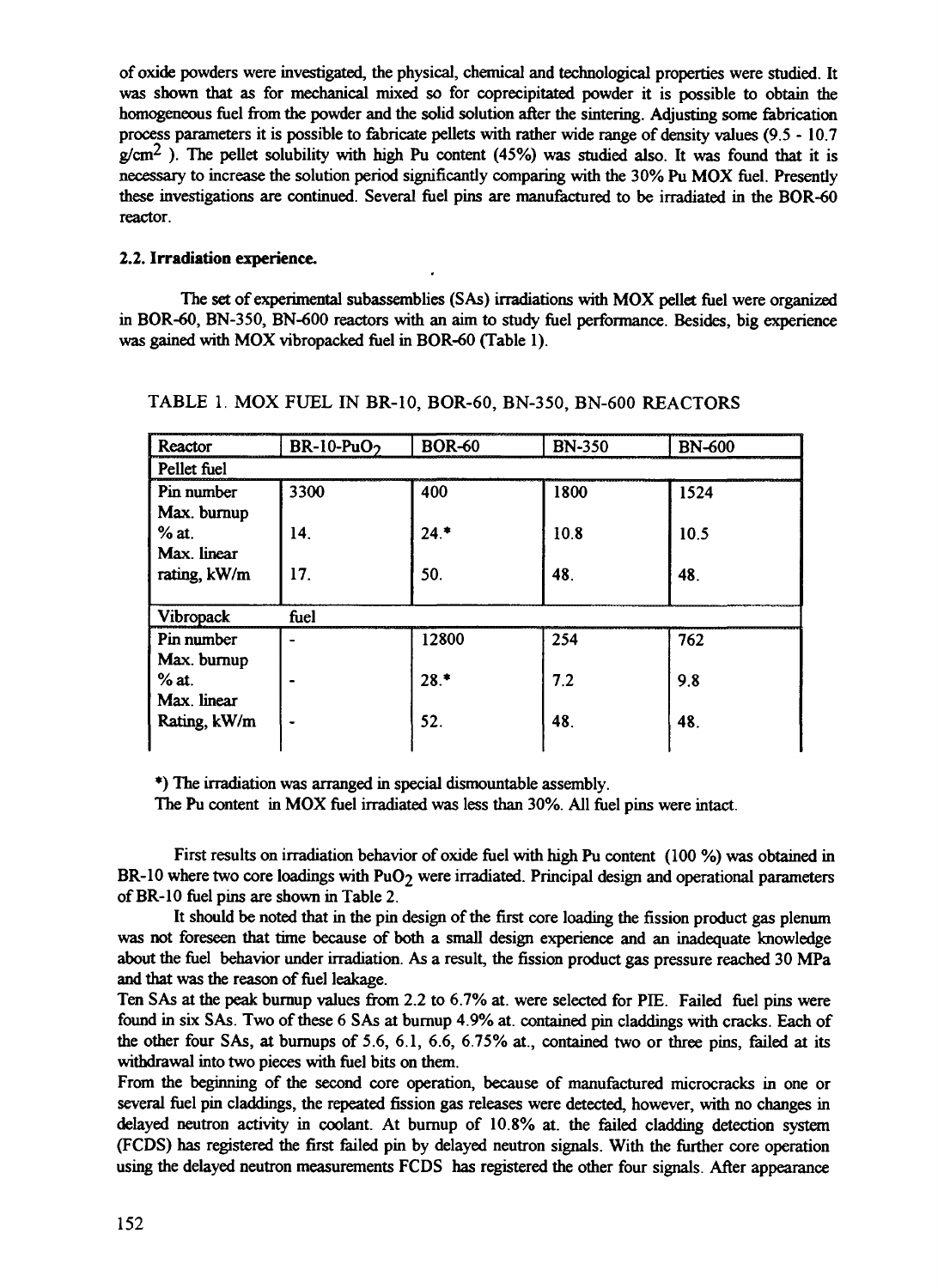of delayed neutrons in coolant the radioactivity of fission products in it increased by one order but was not too high to create obstacles to repairs of boxes in primary coolant circuit.

An out-of-reactor FCDS was used and 13 SAs with failed fuel pins were found. Pin cladding defects of the "fuel-coolant" type were found in three of them.

| <b>PARAMETER</b>      | <b>I LOADING</b> | <b>II LOADING</b> |
|-----------------------|------------------|-------------------|
| SAs number            | 83               | 72                |
| Fuel pins number      | 1577             | 1368              |
| Wrapper               |                  |                   |
| flat-to-flat size, mm | 26.              | 26.               |
| Wrapper wall          |                  |                   |
| thickness, mm         | 0.5              | 0.5               |
| Cladding              |                  |                   |
| diameter, mm          | 5.               | 5.                |
| Clad wall             |                  |                   |
| thickness, mm         | 0.4              | 0.4               |
| Core height, mm       | 280.             | 320.              |
| Gas plenum            |                  |                   |
| height, mm            |                  | 105.              |
| Wrapper-clad          |                  | 18Cr-10Ni-Ti      |
| material              | 18Cr-9Ni-Ti      | 16Cr-15Ni-3Mo     |
| <b>Maximum</b>        |                  |                   |
| $burn-up, % at.$      | 6.6              | 14.1              |
| Maximum clad          |                  |                   |
| temperature, C        | 580.             | 585               |

# TABLE 2. PRINCIPAL DESIGN AND OPERATIONAL PARAMETERS OF BR-1 FUEL PINS WITH PuO<sub>2</sub>

## 2.3. Results of post-irradiation examination of fuel pins.

For PIE seven SAs at maximum burnup of 1.42, 3.18, 4.62, 5.81, 7.69, 9.21, 12.06% at. with PuO<sub>2</sub> were selected. The following investigations were carried out:

-measurement of cladding diameter changes,

-pin cladding tightness examination by means of gas composition analysis,

-gamma-scanning of fuel pins,

-fuel and cladding microstructure investigation,

-study of mechanical properties of cladding materials,

-analysis of fission gas release rate.

As a result 8 fuel pins with gas leakage were revealed from SAs with maximum burnup of 7.69,9.21, 12.06% at.

The following conclusions were derived from these PIEs:

-Noticeable gas release was observed at burnups of 4% at. and more.

-Solid fission products were distributed in fuel column according to the neutron fluence and had not evidently migrated along fuel column. No fuel mass transfer in the axial direction was observed either.

-Radial cracks were observed in all cross-sections of fuel column investigated. In many cross-sections the fuel had crumbled out. The central hole diameter was 1.15-1.25 and was similar for all cross-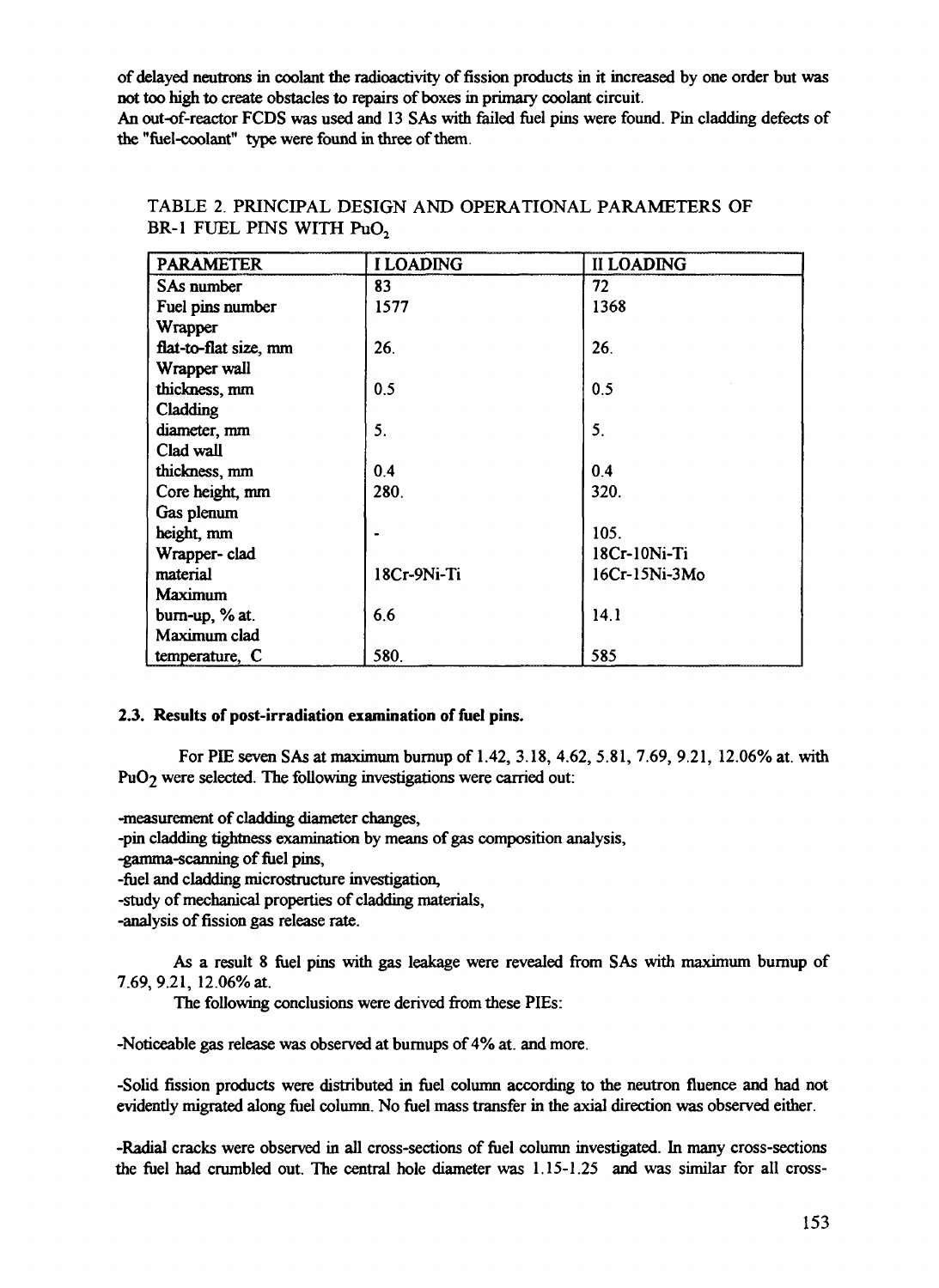sections investigated. For the midplane three zones with the distinct types of fuel microstructure were observed: the columnar grains zone, the equiaxial grain zone and unrestructured zone. This microstructure is typical of oxide fuel irradiated in fast reactors.

-Cladding of all fuel pins at maximum burnup levels of more than 4% at. suffered internal corrosion as a result of FCCI during irradiation. FCCI varied qualitatively and quantitatively for different parts of cladding depending on irradiation conditions.

In the lower part of the fuel column no FCCI was observed with the exception of the 5 mm thick layer in which the grain boundaries were sensitive to etching. Near the core midplane the intergranular cladding penetration was 30-50 mm . In the upper part of the fuel column ( at burnup of more than 8% at.) the intergranular penetration was 120 mm and followed by a partial dissolving or loss of single grains.

The perforating intergranular cracks in claddings from failed fuel pins were found near the core midplane and above. Besides the perforating cracks the numerous microcracks on the inner surface of the cladding with various penetrations were observed on these cross-sections. For these fuel pins the FCCI penetration was 90-120 mm. On the outer surface of  $PuO<sub>2</sub>$  pellets which were taken from the core midplane with burnup 12% at. a complex phase with Pu, Cs, Cr, Pd, Fe, Ni in its content have been found.

At present 32 fuel pins with MOX fuel from 4 SAs of BN-350 and 40 fuel pins from 5 SAs of BOR-60 have been investigated in the IPPE hot laboratory. The fuel pins were examined visually and no failures or defects were found.

The accumulated PIE results are the followings.

-Solid fission products were distributed in fuel column according to the neutron fluence (similar to the  $UO<sub>2</sub>$  fuel ) and had not evidently migrated along fuel column.

-Gas release increased noticeably with burnup increase after 3% at. Gas release from MOX was almost the same as from uranium dioxide and reached the value of 95% at burnups more than 10% at. Besides the burnup gas release depended on fuel fabrication method , fuel composition, O/M ratio. With the equal burnup values gas release from the coprecipitated fuel was less. Gas release from the fuel with O/M=2. was less than from the fuel with O/M<2. The fuel with lower density retained more fission products , that probably could be connected with the dependence between open and closed porosities. With linear rating increase (37.- 50.W/cm) gas release increased by 15 - 20%.

-MOX fuel had typical microstructure consisting of three zones whose size was basically dependent on linear rating value in cross-sections investigated. The cladding - fuel gap contained fission products. In the outermost part of mechanical mixing fuel pellets precipitates of  $UO<sub>2</sub>$  and PuO<sub>2</sub> were found in the columnar grain zone." Sol-gel" fuel was more homogeneous after irradiation , though the phases consisting of fission products were observed in fuel microstructure.

-In the mechanical mixing fuel with O/M =2. the Pu enrichment of columnar grain zone near the central hole was observed (15 - 20% more than the initial structure). In a more homogeneous fuel such type of Pu enrichment was not more than 2 - 7%. It depended on O/M ratio of solid solution. The less O/M ratio was, the less Pu enrichment of central pellet part was. No Pu redistribution along fuel column height was found.

-FCCI depends on oxygen chemical potential as a function of O/M ratio in fuel. Depending on the initial O/M ratio the radial redistribution of oxygen took place during irradiation. With the O/M initial ratio increase and burnup increase the oxygen potential increase was observed especially in the outermost part of pellets that led to FCCI increase. No oxygen redistribution along the fuel column height was observed. Radial oxygen redistribution was seen primarily in midplanes and above (crosssections with higher level of linear rating).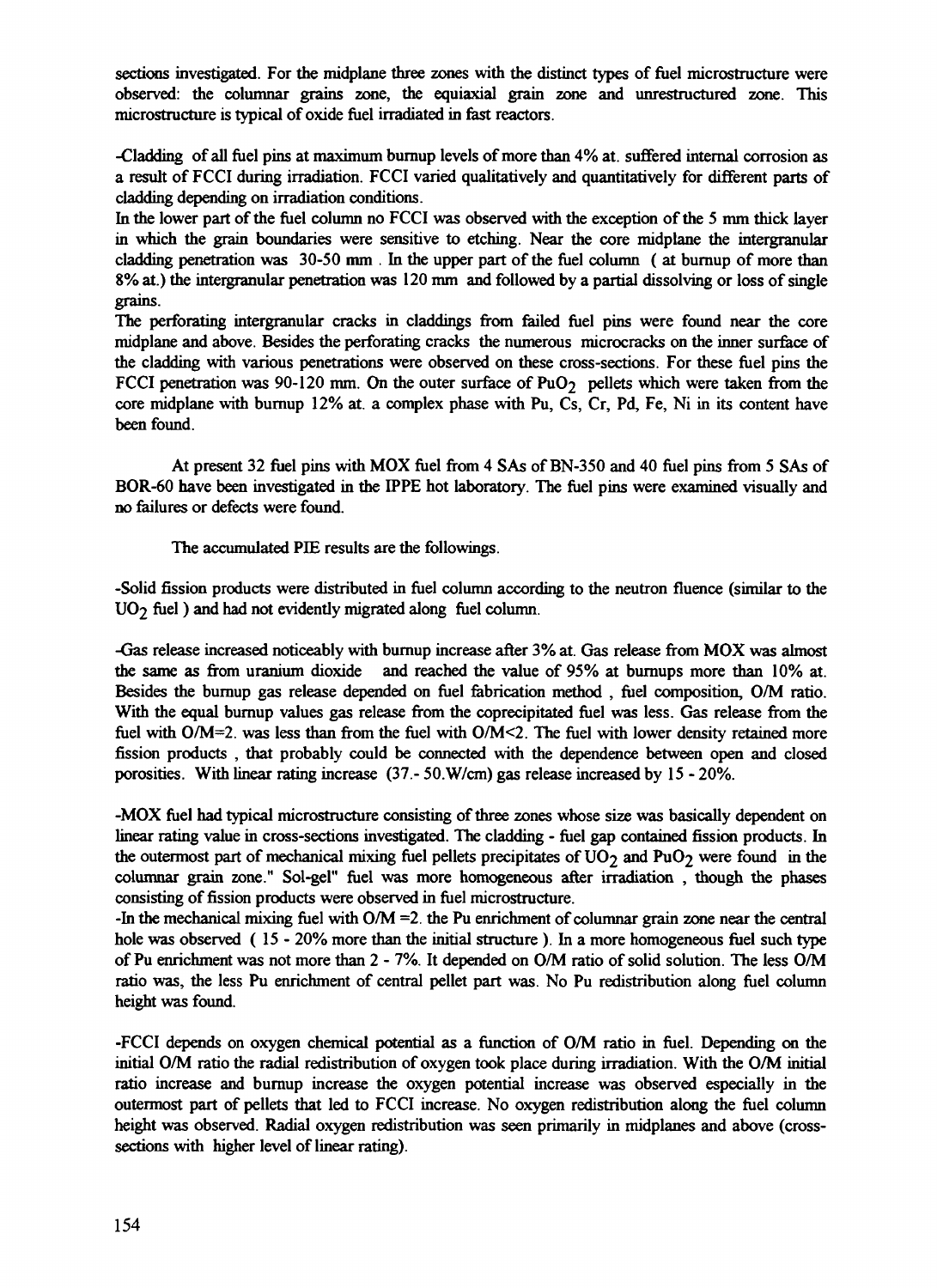-FCCI depth increased with burnup, temperature, linear rating, initial 0/M ratio increase. Intergranular and matrix type of cladding penetration with microcracks on an inner cladding surface was observed. The chemical compatibility of MOX pellet fuel with cladding materials used was just the same as that of oxide pellet fuel for equal irradiation parameters. No influence of fabrication method and plutonium composition was found.

## **3. INERT MATRIX FUEL.**

### **3.1. Criteria on inert matrix selection.**

The following criteria should be taken into account when inert matrix material is selected: -workability,

-compatibility with fuel in the total range of operational temperatures,

-high melting point,

-compatibility with clad and coolant,

-irradiation stability (no big size increase, structural integrity and so on),

-thermal conductivity,

-mechanical properties (ductility, strength, high linear thermal coefficient),

-low neutron cross section,

-low activation,

-solubility when reprocessing.

### **3.2. Development and fabrication.**

On the base of above mentioned criteria the list of inert matrix materials was selected to carry out further technological investigations : MgO, MgO+Me (IPPE, Obninsk), ZrC, ZrN, A1N (VNIINM, Moscow).

# **-PuO2+MgO**

On the first stage the work was carried out with Th and U as simulators instead of Pu. The coprecipitatipon process was used to obtain  $UO<sub>2</sub>-MgO$  and ThO<sub>2</sub>-MgO. The technological route is shown on Fig. 1.



Fig. 1. Cercer fuel fabrication route.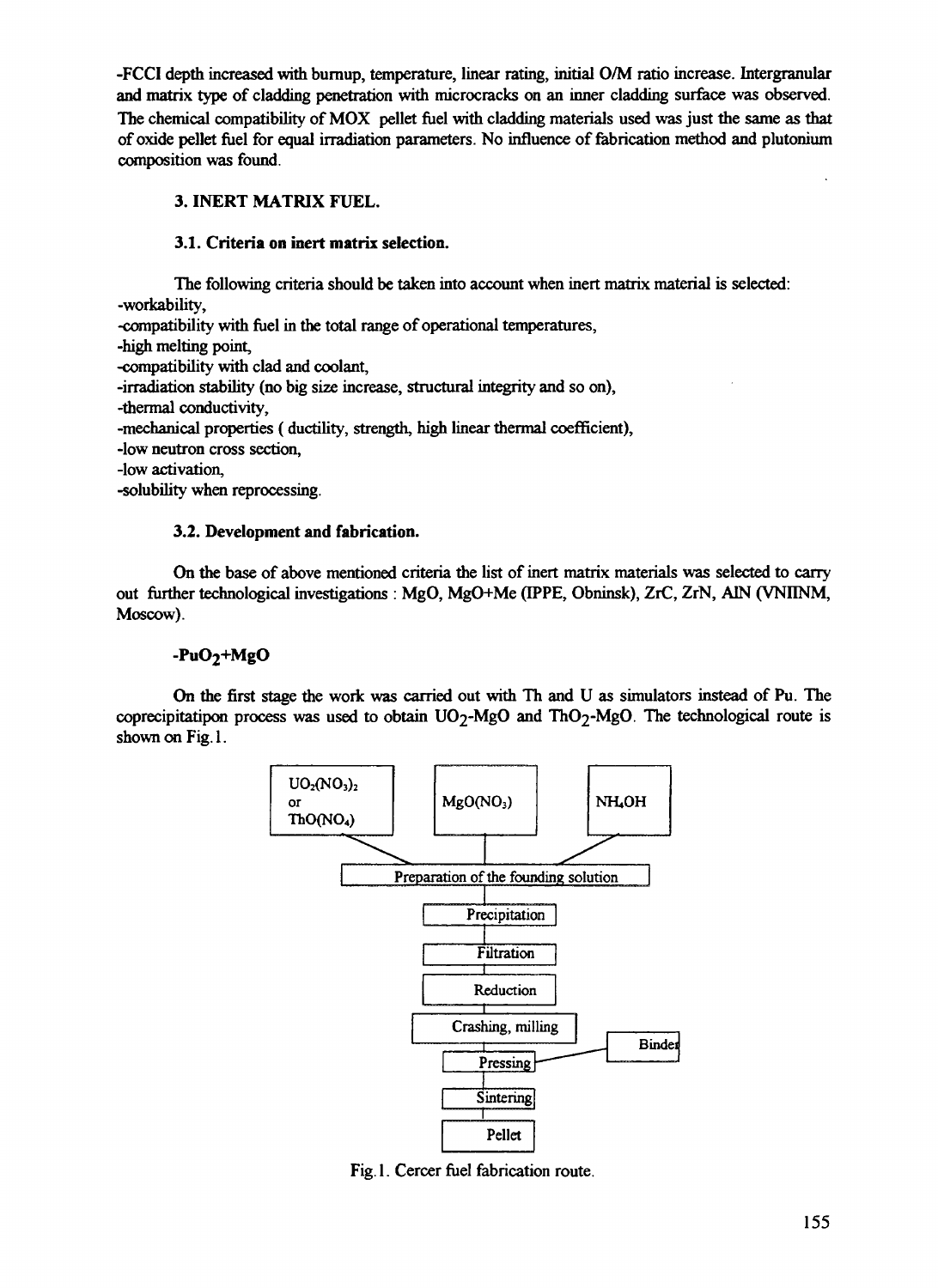The most optimum parameters of fabrication process were chosen. Pellets fabricated have the structure with homogeneously distributed oxides  $UO<sub>2</sub>$  (ThO<sub>2</sub>) and MgO. Pellet density, thermal conductivity were measured. Several pellets were reprocessed . The optimum solution parameters have been found ( without special dopes ). Presently the work extends aiming the fabrication of 2 -3 fuel pins with  $PuO<sub>2</sub>$  -MgO for BOR-60 irradiation.

## **-PuN+ZrN, PuC+ZrC.**

One of the principal criterion of fuel with inert matrix its reprocessing ability. From this point of view solid solutions of plutonium carbides, plutonium nitrides and inert matrix ZrC, ZrN are seems to be the best candidates.

Two synthesis processes of UC-ZrC were developed *111:* -from initial metals,

-from the initial oxides.

The problem was to define experimentally the optimum carbon quantity to exclude the sesquiphase. Using these techniques the following fuel was fabricated:

-56% UC +44% ZrC, 55% PuC+45% ZrC for the core region,

-15% UC +85% ZrC for the blanket region

The solid solution obtained consisted of two phases. The nonuniformity of Pu distribution was less than 5%.

Technological research on synthesis of solid solution of UN+ZrN from initial oxides and fabrication of fuel columns with different density , shape and size was performed also. As it was mentioned above the synthesis method from oxides of PuC+ZrC solid solution was developed. It's properties are close to the properties of PuN+ZrN solid solution. This fact and existing experience of UN+ZrN fabrication proved the feasibility of carbothermal synthesis of PuN +ZrN from the initial oxides. The feasibility of fabrication of UN+ZrN, PuN+ZrN solid solution from the initial metals was demonstrated also.

### **3.3. Irradiation.**

The subassembly with 19 fuel pins was irradiated in the BOR-60 , 7 fuel pins contained 55% PuC+45% ZrC fuel, 12 fuel pins contained 56% UC+44% ZrC. Irradiation parameters are shown in Table 3.

| rameter                                                       | /alue          |  |
|---------------------------------------------------------------|----------------|--|
|                                                               |                |  |
| Max.burn-up,% at.<br>Max.fluence, cm <sup>-2</sup> , E>0.1Mev | $4.43*10^{22}$ |  |
| Max. linear ratiNG, kW/m                                      | 40.2           |  |
| Max clad temperature, C                                       | $635 + 25$     |  |
|                                                               |                |  |
|                                                               |                |  |

# TABLE 3. IRRADIATION PARAMETERS OF INERT MATRIX FUEL IN BOR-60

All fuel pins were intact.

The principal PIE results of inert matrix fuel are the following:

-no gas release from the fuel,

-fuel swelling is equal to 1% per 1% of fuel burnup,

-the fine-grain structure and round-form voids uniformly distributed through the fuel ( as for the unirradiated fuel),